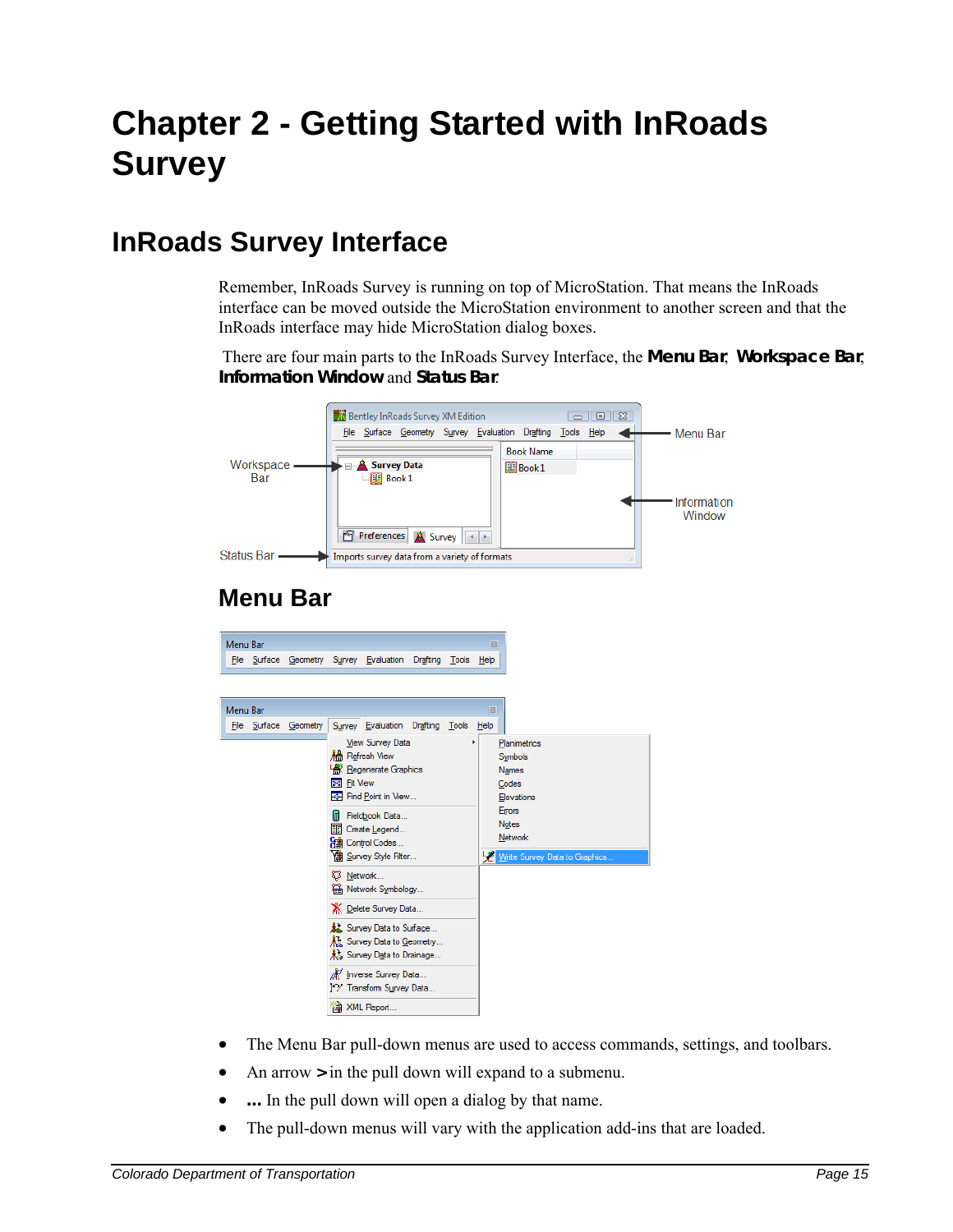### **Workspace Bar**

| Workspace Bar                                                   |
|-----------------------------------------------------------------|
| <b>E</b> Survey Data<br>$\Box$ Book 1                           |
| Surfaces <b>2</b> Geometry <b>1</b> Preferences <b>A</b> Survey |

- The Workspace Bar is used to manage and separate the different file formats of the program.
- Right clicking is allowed in the Workspace Bar. The active shortcut menu will vary depending on which Tab is selected.
- The Workspace Bar can be undocked as shown here but it is not recommended.
- To switch between tabs use the scroll arrows or right click to open a short cut menu.

### **Information Window**



- The Information Window varies depending on which Workspace Bar tab is selected.
- Right clicking is allowed in the Information Window. The active shortcut menu will vary depending on what feature was selected.

### **Status Bar**

| Bentley InRoads Survey XM Edition                           | $\Sigma$<br>$\vert$ o $\vert$ |
|-------------------------------------------------------------|-------------------------------|
| File Surface Geometry Survey Evaluation Drafting Tools Help |                               |
|                                                             | <b>Book Name</b>              |
| <b>B</b> Survey Data                                        | <b>Book 1</b>                 |
| $\Box$ Book 1                                               |                               |
|                                                             |                               |
|                                                             |                               |
| Preferences $\boxed{A}$ Survey $   \cdot    \cdot   $<br>m  |                               |
| Imports survey data from a variety of formats               |                               |

 Located in the lower left hand corner of the InRoads Survey Interface, the status bar is used for file processing feedback and tool descriptions.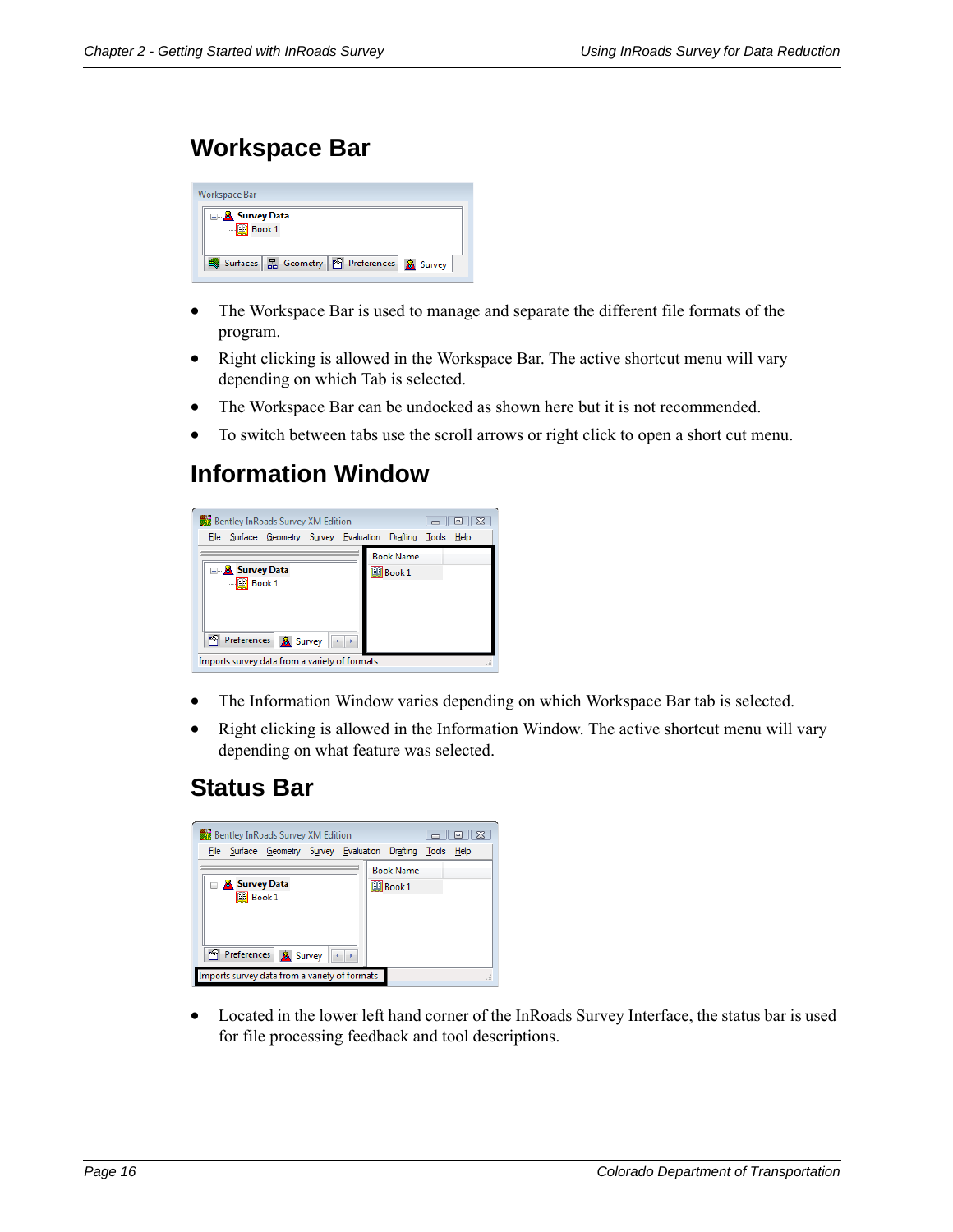# **Project Defaults**

Setting project defaults prior to working on any project will save time navigating to directories and will ensure the correct InRoads resources are loaded.

| Set Project Defaults                              |                                                                           | $\Sigma$      |
|---------------------------------------------------|---------------------------------------------------------------------------|---------------|
| Configuration Name:                               | CDOT ROW_Survey Discipline<br>▼                                           | Apply         |
| Default Preferences                               |                                                                           | Close         |
|                                                   |                                                                           | New           |
| Preferences (*xin):                               | \$(CDOT_PREF)\CDOT_Civil xin                                              | Copy          |
| Tumouts (*.bd):                                   |                                                                           | Rename        |
| Drainage Structures (*.dat):                      |                                                                           | <b>Delete</b> |
| Rainfall Data (".idf):                            |                                                                           | Browse        |
| Bridge Sections (*.txt):                          |                                                                           | Import        |
| Drafting Notes (*.dft):                           | \$(CDOT_WKSP)Standards-Global\InRoads\Notes\CDOT-Notes.df                 | Export        |
| Pay Items (*.mdb):                                | \$(MS_DEF)                                                                | <b>Help</b>   |
| Default Directory Paths<br>ProjectWise Directory: |                                                                           |               |
| Project Default Directory:                        | \$(MS DEF)\ROW Survey\                                                    |               |
| Report Directory:                                 | \$(MS_DEF)ROW_Survey\InRoads\Reports\                                     |               |
| Projects (*.rwk):                                 | \$(MS_DEF)ROW_Survey\InRoads\                                             |               |
| Surfaces (*.dtm):                                 | \$(MS_DEF)ROW_Survey\InRoads\DTM\                                         |               |
| Geometry Projects (*.alg):                        | \$(MS_DEF)ROW_Survey\InRoads\Geometry\                                    |               |
| Template Libraries (*.itl):                       |                                                                           |               |
| Roadway Design (*.ird):                           | \$(MS_DEF)                                                                |               |
| Survey Data (*.fwd):                              | \$(MS DEF)ROW Survey\InRoads\Field Books\                                 |               |
| Drainage (*.sdb):                                 | \$(MS DEF)                                                                |               |
| Style Sheet ("xsl):                               | C:\Program Files\Workspace-CDOT\Standards-Global\InRoads\XML Style Sheets |               |
| Quantity Manager (*.mdb):                         | \$(MS DEF)                                                                |               |
| Default Grid Factor                               | Export                                                                    |               |
| Grid Factor:<br>1.0000                            | Active Only                                                               |               |

### **Dialog Items**

- Configuration Name Select from the drop down to change the current project directories and resources.
- Default Preferences

In this section the user enters specific file names with extension names (types) InRoads will be using. The different file types and their uses are as follows:

- $\triangle$  Preferences (\*.xin) The main file used to define the symbology and dialog preferences.
- $\triangleleft$  \*Turnouts (\*.txt) File used to define turnouts.
- ♦ \*Drainage Structures (\*.dat) File used by Storm and Sanitary software.
- ♦ \*Rainfall Data (\*.idf) (\*.rtc) File used to calculate rainfall.
- ♦ \*Bridge Sections (\*.txt) File used to define bridge sections.
- ♦ \*Drafting Notes (\*.dft) File used by InRoads drafting tools.
- $\triangle$  \*Pay Items (\*.mdb) File used to calculate pay items and quantities.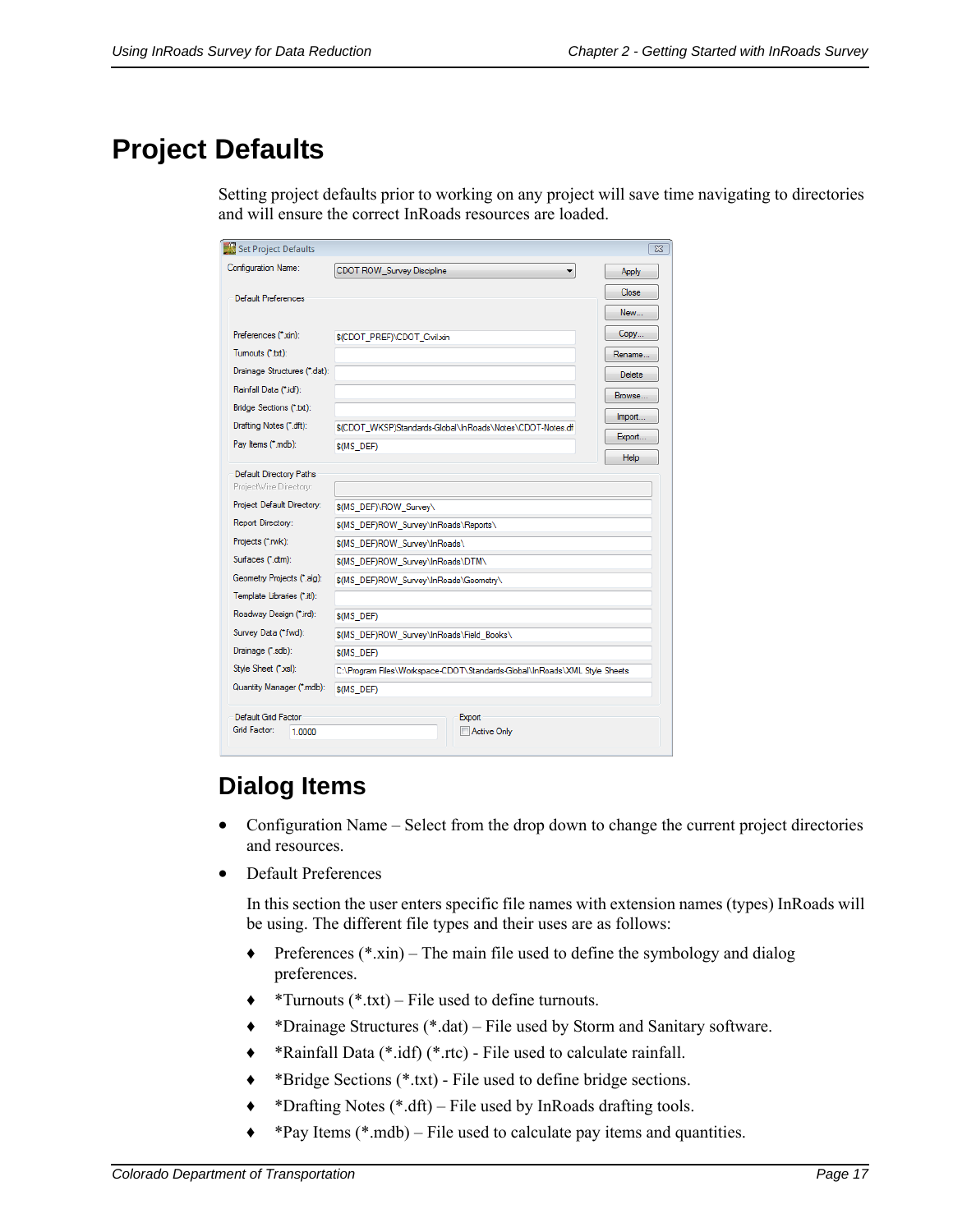• Default Directory Paths.

This section defines directory paths for loading and saving files inside InRoads.

- ♦ Project Default Directory: default location for opening, saving, importing, and exporting general files.
- ♦ Report Directory default location where report files such as TXT and XML are generated by the report browser.
- ♦ Projects (\*.rwk) default location of Project's files.
- ♦ Surfaces (\*.dtm) default location of Surface files.
- ♦ Geometry Projects (\*.alg) default location of Geometry Project files.
- ♦ \*Template Libraries (\*.itl) default location of Typical Sections Library files.
- ♦ \*Roadway Design (\*.ird) default location of Roadway Library files.
- ♦ Survey Data (\*.fwd) default location of Survey Data files.
- ♦ \*Drainage (\*.sdb) default location of Drainage files.
- ♦ Sheet Style (\*.xsl) default location of Sheet Style files for XML reports.
- ♦ \*Quantity Manager (\*.mdb) default location of Quantity Manager Files.

\* Files and directories that do not impact survey applications.

#### **Toolbars**

Toolbars can be opened and docked in the InRoads interface. Toolbars in InRoads Survey can be customized to fit the users workflow or personal preference.

 From the pull-down menu, select **Tools > Customize**. The **Customize** dialog will appear.

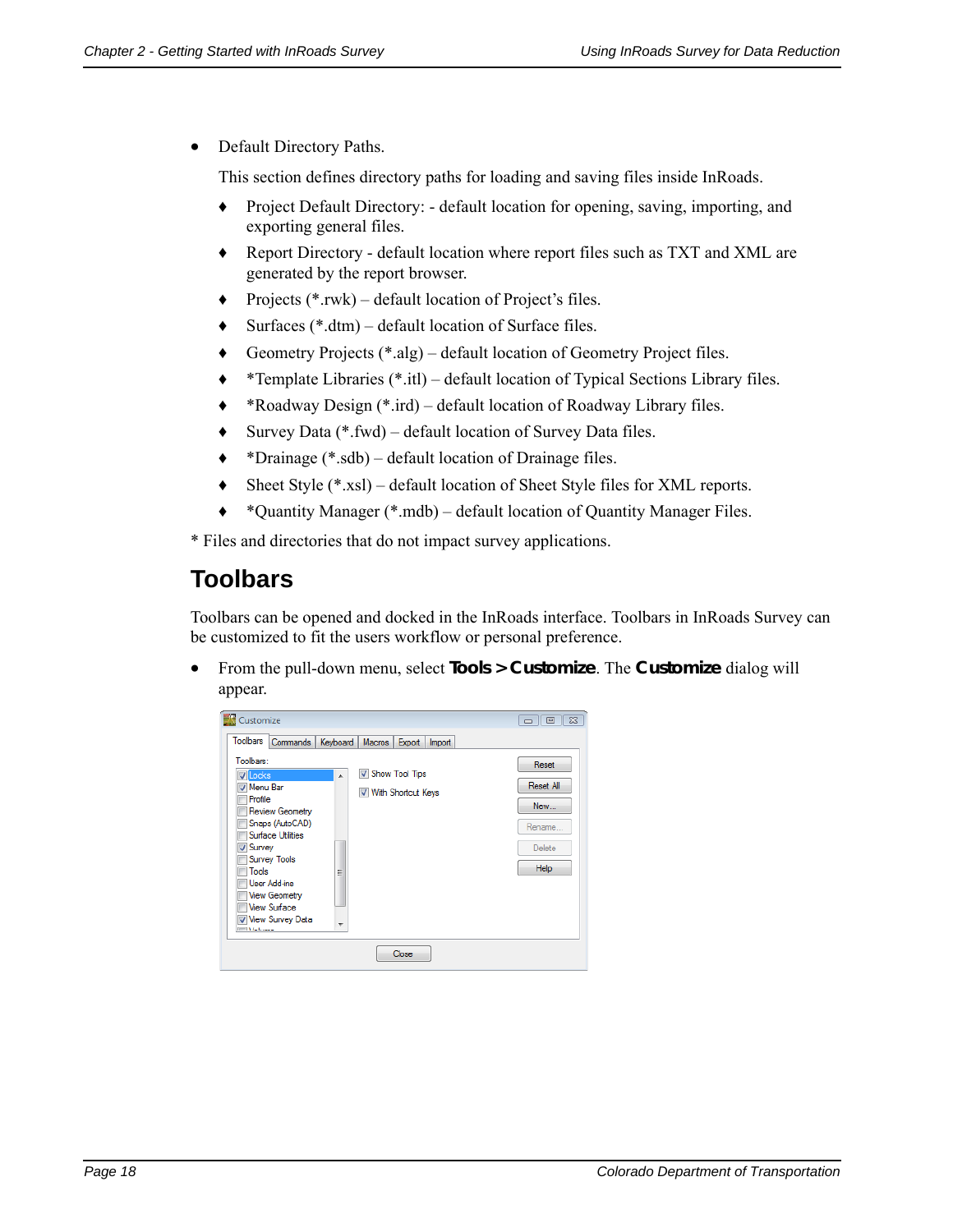#### *Survey Toolbar*



#### *View Survey Data Toolbar*

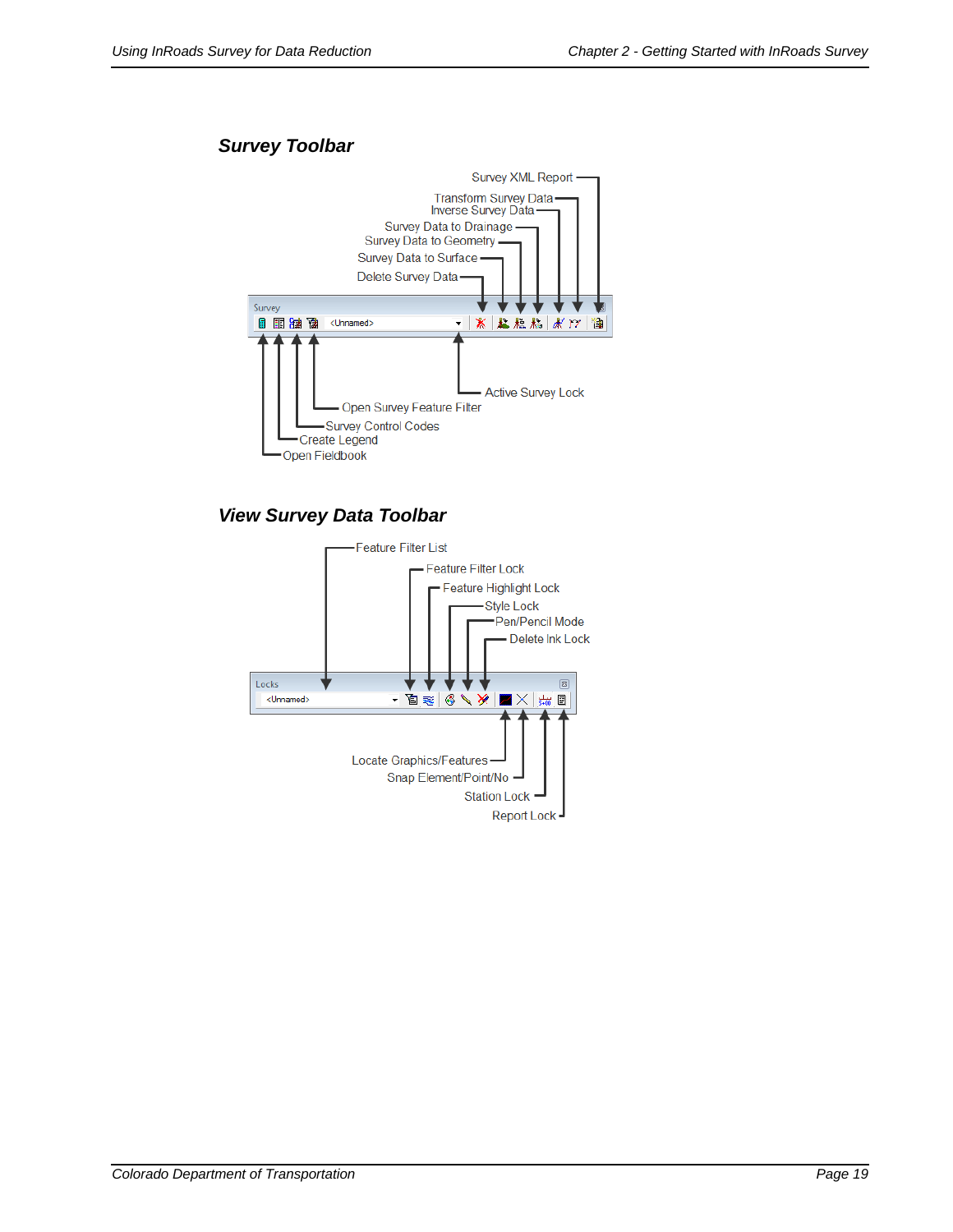#### *Locks Toolbar*



#### *Docked Toolbars*

| <b>Bentley InRoads Survey XM Edition</b>                           |                           | $\Box$      | $\Box$ $\boxtimes$ |                  |
|--------------------------------------------------------------------|---------------------------|-------------|--------------------|------------------|
| File Surface Geometry Survey Evaluation Drafting Tools Help        |                           |             |                    |                  |
| <unnamed></unnamed>                                                | ▸ ◙ ≋   6 V X   Z X   ₩ @ |             |                    | Locks            |
| や + +2 +8 ™ △ *D ▽ ½ │ 牆 ₩ ⊠ ⊠ छ                                   |                           |             |                    | View Survey Data |
| 国制商<br><unnamed><br/>П</unnamed>                                   | ۰                         | ※ おねお ボッ!   | 慞                  | Survey           |
|                                                                    | <b>File Name</b>          | <b>Type</b> | Access M           |                  |
| <b>Preferences</b>                                                 | CDOT Civil XIN            |             | Read-Onl           |                  |
| C:\Workspace\Workspace-                                            |                           |             |                    |                  |
|                                                                    |                           |             |                    |                  |
| m<br>∢                                                             |                           |             |                    |                  |
| <b>&amp;</b> Survey<br>m.<br>Preferences<br>$\left  \cdot \right $ |                           | Ш           |                    |                  |
| Creates a geometry project                                         |                           |             |                    |                  |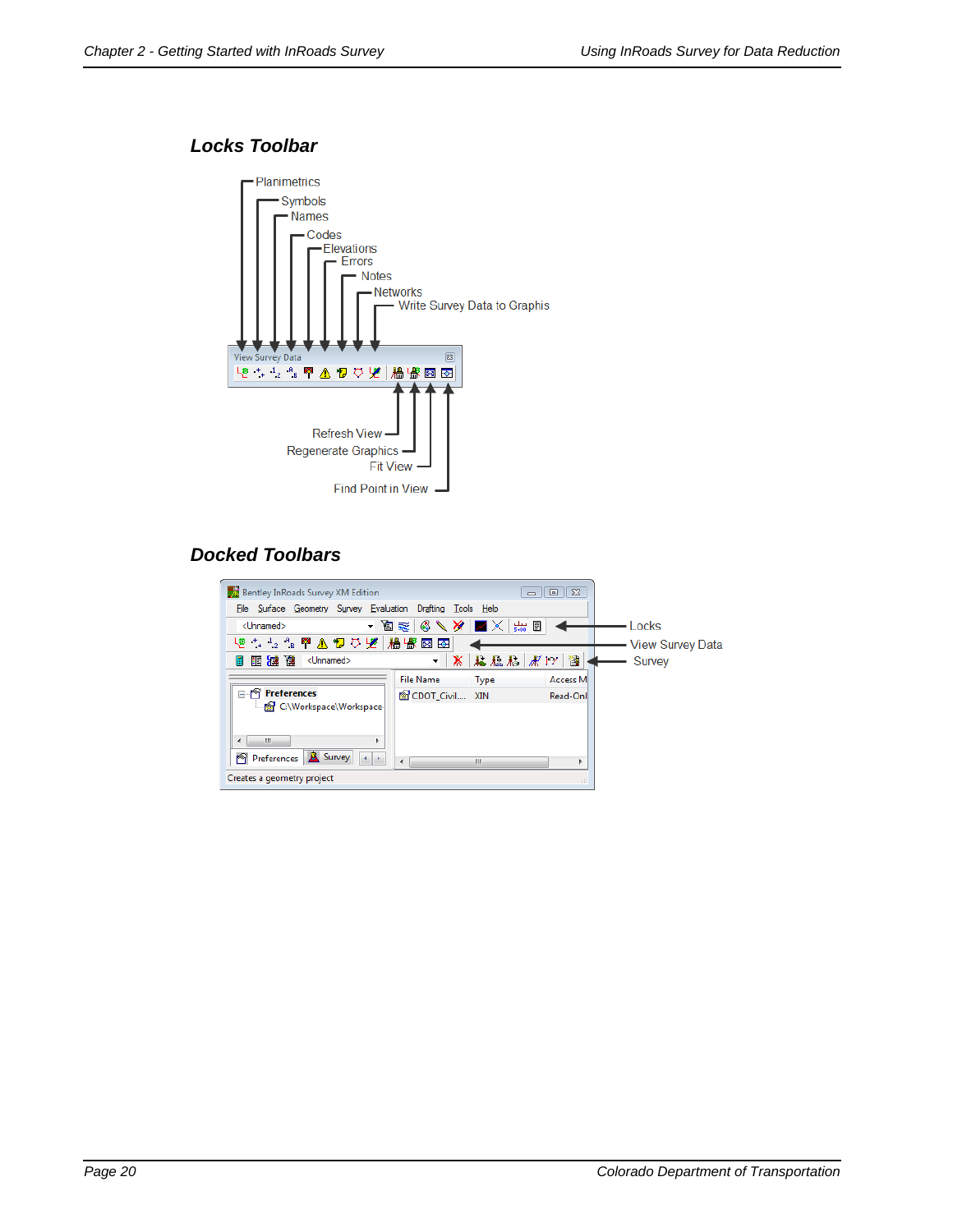# **Survey Options - General Tab**

Survey Options dialog controls additional settings required by Survey. The Survey options can be modified by the user and are stored as an FXP file. Some of the main aspects of this dialog are the control of planimetric scale and the Fieldbook Audit Trail file which tracks changes to the fieldbook and features table.

From the pull-down menu, select **Tools > Survey Options [General]**.

| Survey Options                             |           |                                                                       | $\Sigma$ |  |
|--------------------------------------------|-----------|-----------------------------------------------------------------------|----------|--|
| General<br><b>Units</b>                    | Symbology | Corrections<br>Observation Standard Deviation                         |          |  |
| Chord Height:                              | 0.010000  |                                                                       |          |  |
| Point Seed:                                | 1         | Help                                                                  |          |  |
| Figure Seed:                               | 1         |                                                                       |          |  |
| Cell Scale:                                | 100.00    |                                                                       |          |  |
| <b>Text Scale:</b>                         | 20.00     | Fieldbook Audit Trail File Name:                                      |          |  |
| Line Scale:                                | 100.00    |                                                                       |          |  |
| <b>File Options</b><br>Resolve Code Errors |           | Save Computed Coordinates                                             |          |  |
| Log Code Errors                            |           | Add/Edit Audit Trail                                                  |          |  |
|                                            |           | Convert Numeric Codes to Corresponding Alpha Codes on Import          |          |  |
| <b>View Options</b><br>Automatic Refresh   |           | V Segregate Text by Symbology Level                                   |          |  |
| <b>Planimetric Settings</b>                |           |                                                                       |          |  |
| <b>V</b> Use Custom Operations             |           | M Attach Default Tags                                                 |          |  |
| Use Symbols                                |           | Attach Attribute Tags                                                 |          |  |
| V Use Cells                                |           |                                                                       |          |  |
|                                            |           | <b>No Include Custom Operations, Symbols and Cells in Single Cell</b> |          |  |
|                                            | ΟК        | Preferences<br>Cancel                                                 |          |  |

### **Dialog Items**

- ♦ **Chord Height:** Controls the curve stroking of elements when saved to graphics, surfaces, and alignments. The smaller the value, the greater number of vertices generated.
- ♦ **Point Seed:** Seed number used when adding points to the survey fieldbook.
- ♦ **Figure Seed:** Seed number used when saving linear planimetrics to a geometry project.
- ♦ **Cell Scale:** Scale factor used when writing survey feature Cells to graphics.
- ♦ **Text Scale:** Scale factor used when writing survey feature Text to graphics.
- ♦ **Line Scale:** Scale factor used when writing survey feature Line Styles to graphics.
- ♦ **Fieldbook Audit Trail File Name:** Text file that saves all edits from the fieldbook and feature table. The file will show the edits Before and After.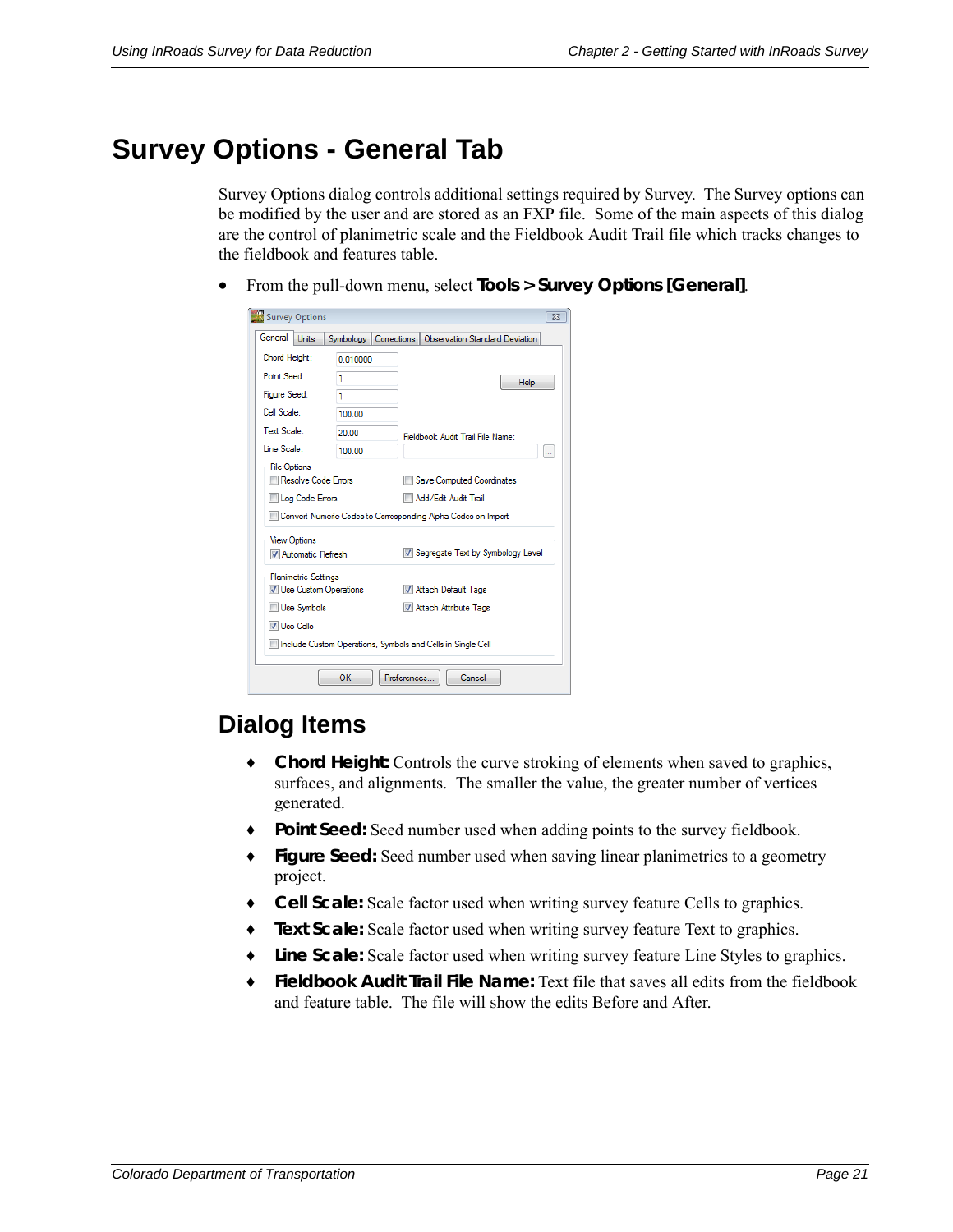#### ♦ **File Options**

- **○ Resolve Code Errors** If checked, all code errors found while importing will be taken care of by the **Resolve Code Error** dialog.
- **○ Log Code Errors**  Will open the **Results** dialog at the end of the import allowing the errors to be saved to a text file.
- **○ Save Computed Coordinates** If checked, any computed coordinates will be saved to the fieldbook as individual points.
- **○ Add/Edit Audit Trail**  If checked, displays the **Results** dialog after each edit is made. Even with it unchecked the file will still keep track of edits.
- **○ Convert Numeric Codes to Corresponding Alpha Codes on Import** If checked the numeric codes used in the field will be converted to alpha codes in the fieldbook.
- ♦ **View Options**
	- **○ Automatic Refresh**  If checked, will regenerate the displayed graphics after each edit.
	- **○ Segregate Text by Feature Level**  If checked, will save the symbols, point names, codes, notes, errors, and elevations to the same level as the survey feature.
- ♦ **Planimetric Settings**
	- **○ Use Custom Operations** If checked, all Custom Operations from the Survey Feature Table will be displayed.
	- **○ Use Symbols** If checked, all symbols from the Survey Feature table will be displayed.
	- **○ Use Cells** If checked, all Cells from the Survey Feature table will be displayed.
	- **○ Include Custom Operations, Symbols and Cells in Single Cell** If checked, all items will be combined into a single cell called NULL.
	- **○ Attach Default Tags** If checked, a default InRoads tag will be defined and attached to the MicroStation graphic when written to a design file.
	- **○ Attach Attribute Tags** If checked, a tag, with attribute information and values will be attached to the MicroStation graphic when written to a design file.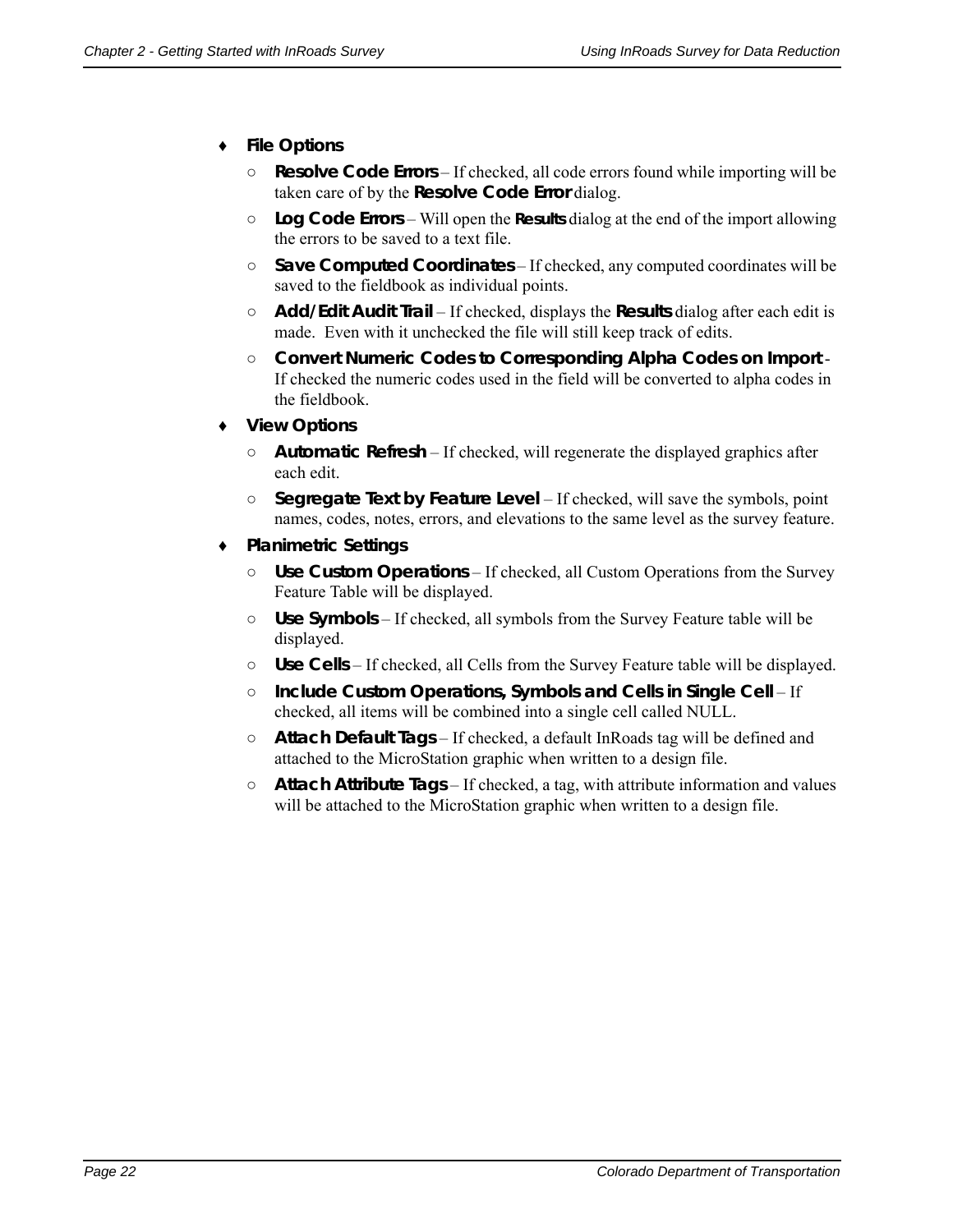# **Survey Options - Units Tab**

Survey Options *Units* tab controls how raw, linear, and angular, survey data is read by the Fieldbook. The Survey units set in this dialog box have priority over InRoads units options set elsewhere when processing or manipulating Survey data.

From the pull-down menu, select **Tools > Survey Options > [Units]**.

| Units<br>General         | Symbology   Corrections   Observation Standard Deviation |             |
|--------------------------|----------------------------------------------------------|-------------|
| <b>Linear Format</b>     |                                                          |             |
| Units:                   | <b>US</b> Feet                                           |             |
| Precision:               | 0.12<br>▼                                                | <b>Help</b> |
| <b>Angular Format</b>    |                                                          |             |
| Units:                   | Degrees                                                  |             |
| Precision:               | 0.12                                                     |             |
| <b>Angle Orientation</b> |                                                          |             |
| Azimuth:                 | O North<br>South                                         |             |
| Face:                    | <b>O</b> Right<br>C Left                                 |             |
| Vertical Observation:    | Zenith                                                   |             |
| Save FWD Data Precision  |                                                          |             |
| Height:                  | 0.12                                                     |             |
| Angle:                   | $\bf{0}$                                                 |             |
| Distance:                | 0.12<br>▼                                                |             |
| Coordinate:              | 0.123<br>▼                                               |             |
|                          |                                                          |             |